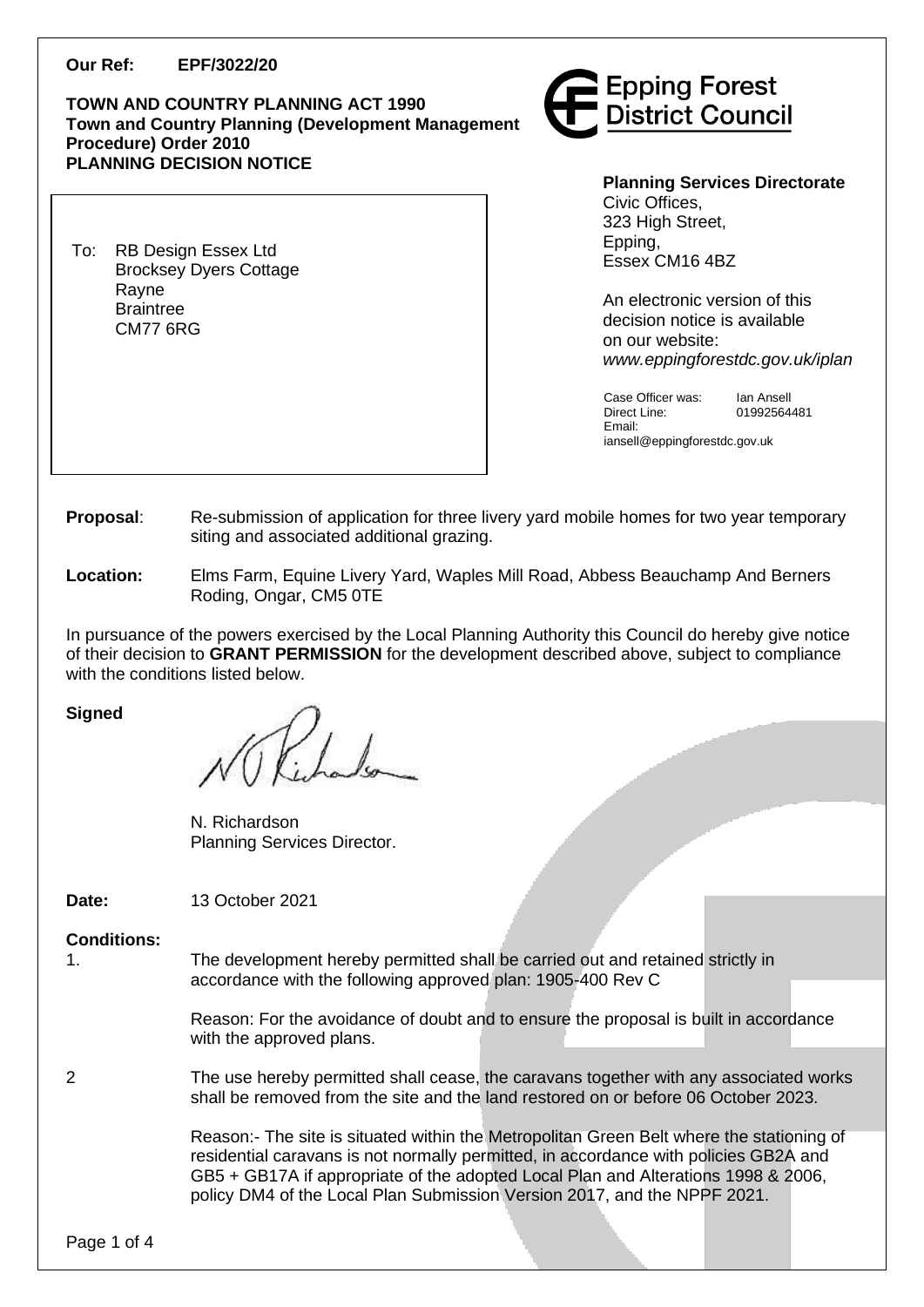**Our Ref: PL/EPF/3022/20**

# **TOWN AND COUNTRY PLANNING ACT 1990 Town and Country Planning (Development Management Procedure) Order 2010 PLANNING DECISION NOTICE**



3 Within 3 months of the date of this permission, three single caravans shall be placed at the locations shown on the plans hereby approved. Any other caravan currently located within the site boundaries shall by this date be removed from the site. Thereafter, no further caravans shall be sited or stored within the site without prior consent from the Local Planning Authority.

> Reason; In light of the special circumstances presented in the application for the caravans hereby approved, to protect the character and openness of the Green Belt, and to accord with policies GB2A and GB7A of the adopted Local Plan and Alterations, policy DM4 of the Local Plan Submission Version 2017 and the NPPF 2021.

4 The occupation of the caravans hereby approved shall be limited to a person solely or mainly working within the application site and to any resident dependants.

> Reason:- The site is within the Metropolitan Green Belt, where there is a presumption against development unless required essentially for the purposes of agriculture, forestry or for other recognised Green Belt purposes. Permission in this case is granted solely in the light of the special justification and the occupation of the dwelling is accordingly restricted in order to safeguard the integrity of Green Belt policy, in accordance with policies GB2A and GB17A of the adopted Local Plan and Alterations 1998 & 2006, policy DM4 of the Local Plan Submission Version 2017, and the NPPF 2021.

### **Informatives:**

The Local Planning Authority has acted positively and proactively in determining this application by identifying matters of concern within the application (as originally submitted) and negotiating, with the Applicant, acceptable amendments to the proposal to address those concerns. As a result, the Local Planning Authority has been able to grant planning permission for an acceptable proposal, in accordance with the presumption in favour of sustainable development, as set out within the National Planning Policy Framework.

In granting permission for a temporary two year period, the Council has given weight to the applicants case that a strategy for provision of permanent accommodation can be developed and implemented within the two year period. The Council see this strategy as including the return of the existing farmhouse to living accommodation. You are advised that it would be very unlikely that similar arguments would be given the same weight should an application to extend the period be submitted.

### **Notes:-**

# **It is important that you read and understand all the following:**

- a. **This decision is for planning purposes only and for no other purpose including Building Regulations. Separate approval may be required for these works.**
- b. Applicants must satisfy themselves that **all further consents** have been obtained including, where appropriate, those affecting protected trees and Public Rights-of-Way.
- c. Applications relating to **Council-owned or former Council-owned dwellings** must meet the requirements of covenants of their lease or deeds by obtaining consent for any works from the Communities Directorate.

It is a **legal requirement** that all new domestic and commercial property addresses are registered by our Street Naming and Numbering team. If a property is not lawfully assigned an address through this process it will not

Page 2 of 4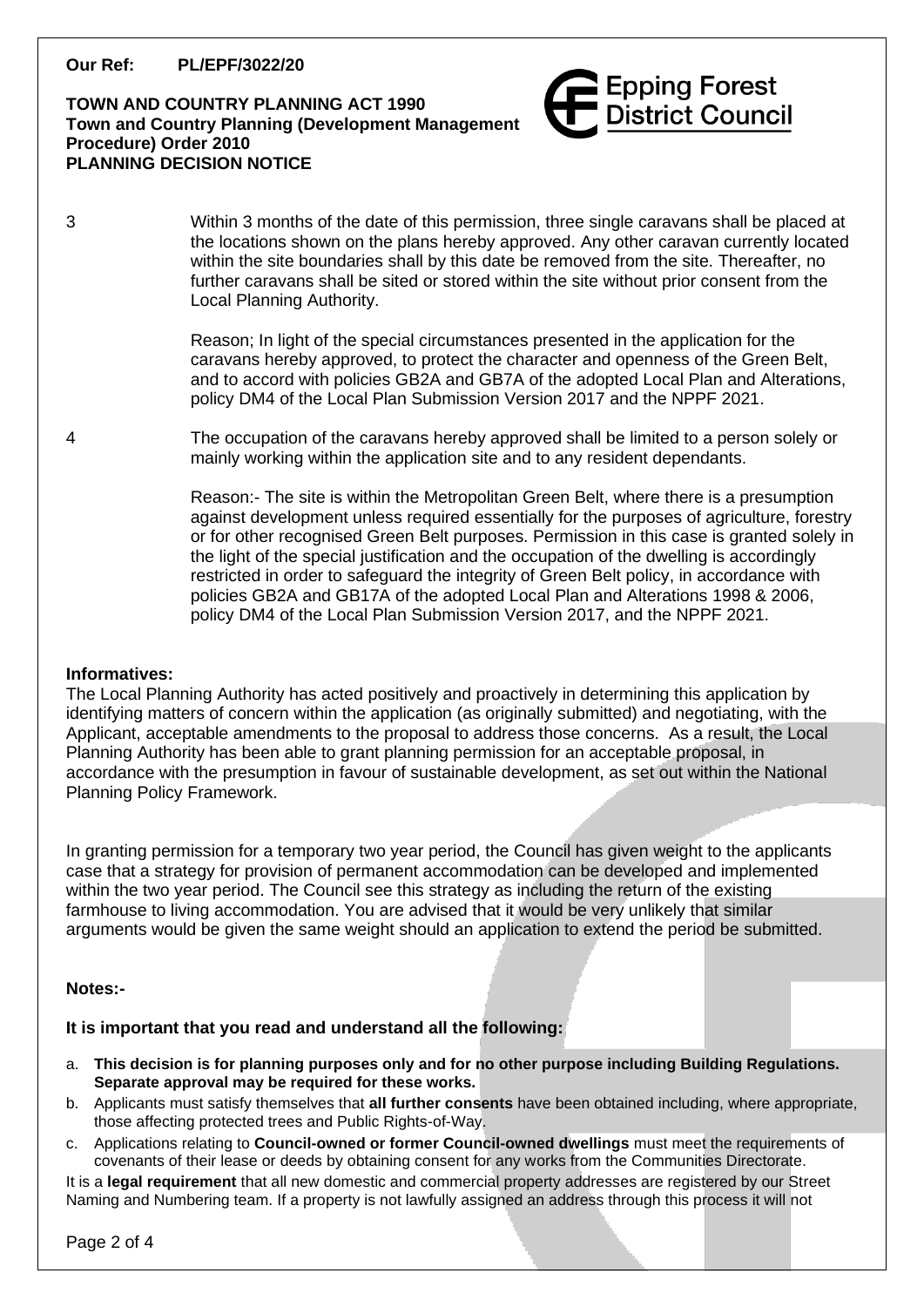# **Our Ref: PL/EPF/3022/20**

# **TOWN AND COUNTRY PLANNING ACT 1990 Town and Country Planning (Development Management Procedure) Order 2010 PLANNING DECISION NOTICE**



appear on the council's Local Land and Property Gazetteer which is used by Royal Mail and the Emergency Services. Apply on line at [https://www.eppingforestdc.gov.uk/planning-and-building/apply-to-name-or](https://www.eppingforestdc.gov.uk/planning-and-building/apply-to-name-or-number-a-property-or-development/)[number-a-property-or-development/](https://www.eppingforestdc.gov.uk/planning-and-building/apply-to-name-or-number-a-property-or-development/)

- e. The Council's recommended **hours of construction work** are:  $7.30$ am – 6.30pm Monday to Friday  $8.00$ am – 1.00pm Saturday No noisy work on Sundays and Bank/Public Holidays
- f. The Council encourages all developers to follow the principles of **Sustainable Drainage Systems (SuDS)** in designing facilities for the handling of rainwater run-off. Furthermore, if storm drainage discharges to an existing ditch or watercourse and/or if any works are to take place to, or within 8 metres of, any open or piped watercourse, then Land Drainage Consent is required from the Council under its byelaws.
- g. Applicants are advised **not to store building materials** on the highway and not to damage highway verges, so please avoid parking construction vehicles and machinery on verges. If any damage occurs, the Council will require verges to be restored at the applicant's expense. Please be aware that highway damage is easily reported through the Council's website and will be investigated by Essex County Council officers.

#### **h. Appeals to the Secretary of State**

If you are aggrieved by the decision of your Local Planning Authority to refuse permission for the proposed development or to grant it subject to conditions, then you can appeal to the Secretary of State via the Planning Inspectorate under Section 78 of the Town and Country Act 1990.

There are varying time periods in which to make an appeal, which are:

**Advertisement consent application** - within 8 weeks from receipt of the decision notice

**Refusal of a householder planning application or a 'minor commercial' development application -** within 12 weeks from the date on the decision notice

**Listed Building Consent application and any other types of application -** within 6 months from the date on the decision notice

**Discontinuance Notice –** appeal **must** be received by Planning Inspectorate **before** the effective date of the notice

**Certificate of Lawful Use or Development -** No time limit

**Non determination of applications –** Appeal can be made any time within 6 months (**with the exception of advertisement consent applications for which appeals must be made within 28 days**) from the date which the local planning authority had to determine the application (13 weeks for major or 8 weeks for minor unless an extended period of time had been previously agreed)

If an **enforcement notice** is served relating to the same or substantially the same land and development as in your application and if you want to appeal against your local planning authority's decision on your application, then you **must** do so within 28 days of the date of service of the enforcement notice, or within 6 months [12 weeks in the case of a householder appeal] of the date of the notice, whichever period expires earlier.

For further details of how and when to appeal, including the varying time periods in which to make an appeal, please see the Procedural Guide issued by the Planning Inspectorate which can be found at <https://www.gov.uk/government/publications/planning-appeals-procedural-guide>

#### **i. Purchase Notices**

If either the Local Planning Authority or the Secretary of State refuses permission to develop land or grants it subject to conditions, the owner may claim that he can neither put the land to a reasonably beneficial use in its existing state nor can he render the land capable of a reasonably beneficial use by the carrying out of any development which has been or would be permitted.

In these circumstances, the owner may serve a purchase notice on the Council of the District or London Borough in which the land is situated. This notice will require the Council to purchase his interest in the land in accordance with the provisions of Part VI of the Town and Country Act 1990.

#### **j. Compensation**

In certain circumstances compensation may be claimed from the Local Planning Authority if permission is refused or granted subject to conditions by the Secretary of State on appeal or on reference of the application to him. These circumstances are set out in Sections 114 and related provisions of the Town and Country Act 1990.